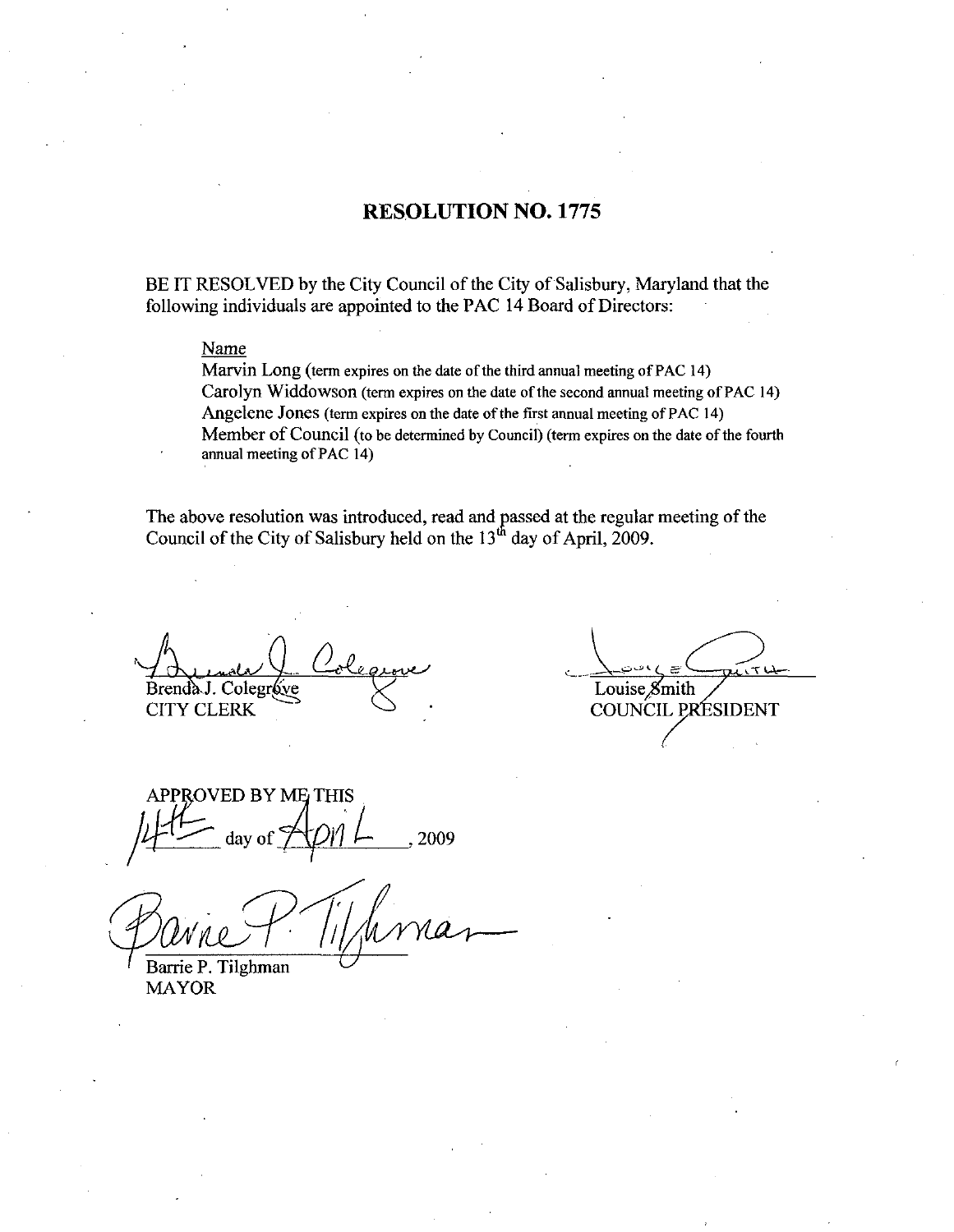# INTER

# $\frac{1}{\sqrt{1-\frac{1}{\sqrt{1-\frac{1}{\sqrt{1-\frac{1}{\sqrt{1-\frac{1}{\sqrt{1-\frac{1}{\sqrt{1-\frac{1}{\sqrt{1-\frac{1}{\sqrt{1-\frac{1}{\sqrt{1-\frac{1}{\sqrt{1-\frac{1}{\sqrt{1-\frac{1}{\sqrt{1-\frac{1}{\sqrt{1-\frac{1}{\sqrt{1-\frac{1}{\sqrt{1-\frac{1}{\sqrt{1-\frac{1}{\sqrt{1-\frac{1}{\sqrt{1-\frac{1}{\sqrt{1-\frac{1}{\sqrt{1-\frac{1}{\sqrt{1-\frac{1}{\sqrt{1-\frac{1}{\sqrt{1-\frac{1}{\sqrt{1-\frac{1$

# OFFICE OF THE MAYOR

To: John Pick From: Sherrell McBride Subject: PAC 14 Board of Directors **Date:** April 7, 2009

Mayor Tilghman would like to appoint the following persons to the PAC <sup>14</sup> Board of Directors ending in the following terms

#### Name

Marvin Long (term expires on the date of the third annual meeting of PAC 14) Carolyn Widdowson (term expires on the date of the second annual meeting of PAC 14) Angelene Jones (term expires on the date of the first annual meeting of PAC 14)

According to the By-laws that the Council is considering adopting, one of the representatives is to be a member of the City Council. I have left that position open to be decided upon by Council.

Attached you will find letters of interest and/or resumes and the Resolution necessary for these appointments. Please forward this information to the City Council so it may be placed on the agenda for the next Council meeting. Please let me know if you have any questions.

Attachments

Cc: Mayor Tilghman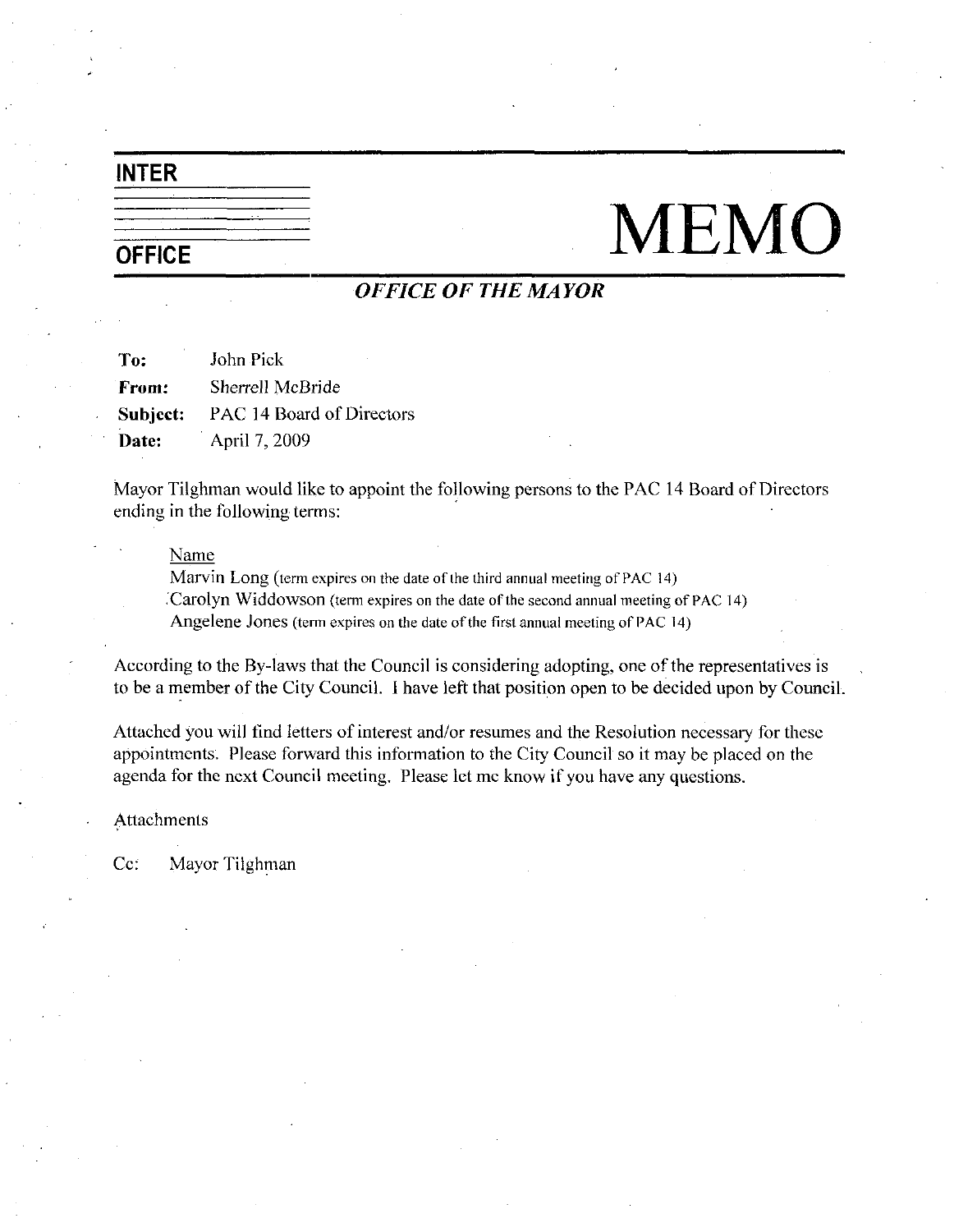#### Marvin R. Long 1013 Russell Ave Salisbury, MD 21801

Honorable Barrie Tilghman, Mayor City of Salisbury, MD Honorable Louise Smith, President Salisbury City Council

Dear Mayor and Council President

Attached please find my resume as required. I am submitting my name for consideration for appointment as <sup>a</sup>City representative to the PAC <sup>14</sup> interim boazd per the solicitation in the Daily Times. I have a great interest in seeing PAC 14 move forward to provide even greater service to our community. PAC 14 is presently a tremendous community asset, but its viability depends on some forward thinking and a new direction.

MAR 2 6 2009

As noted, I am including a resume to support my qualification to serve in this position.

Thank you for your consideration.

Sincerely Marvin R. Long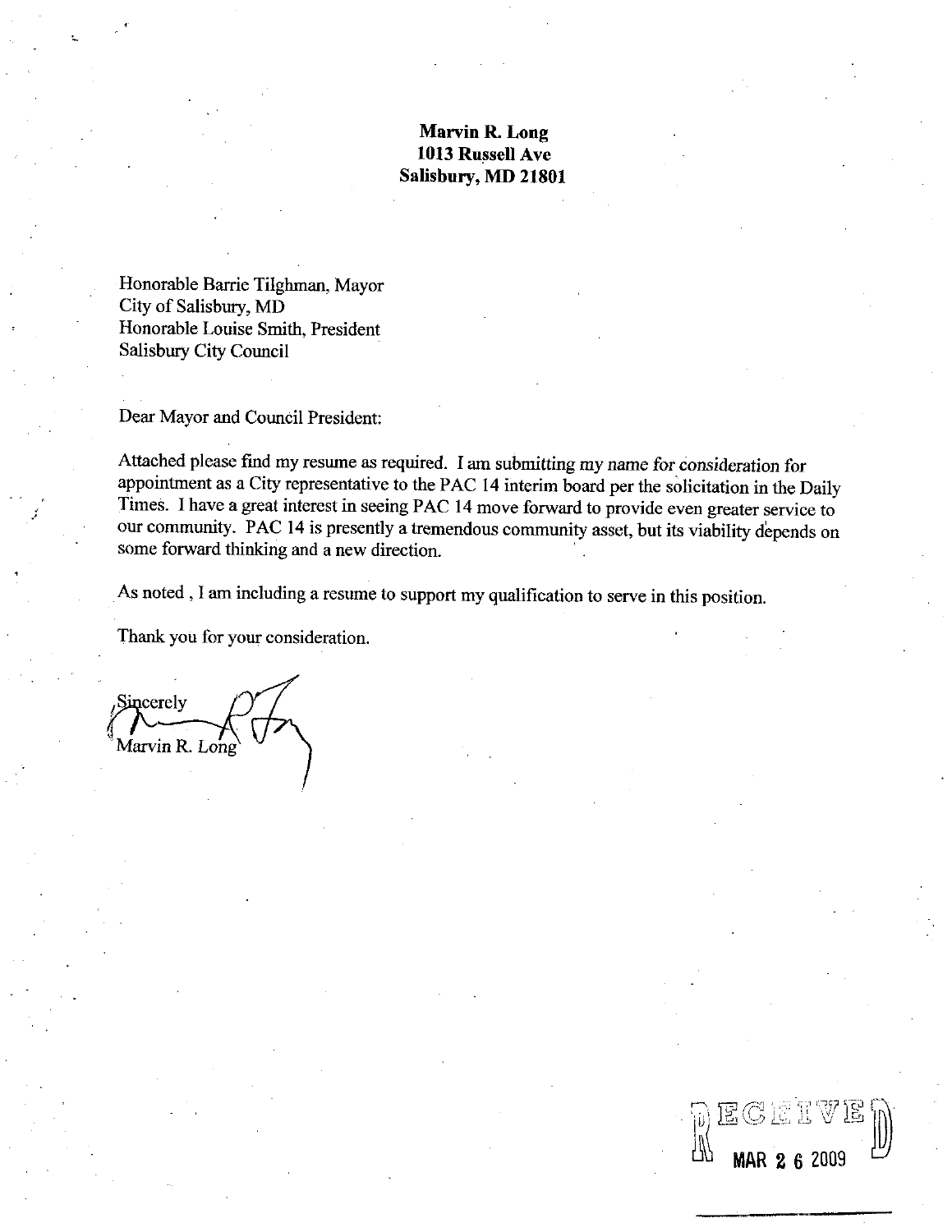#### Curriculum Vitae

## Marvin R. Long 1013 Russell Avenue Salisbury, MD 21801

#### Family History

My parents were Harold James Long and Sarah Olive Smullen Long. I was born in 1933 in the east Princess Anne, MD rural area near the Perryhawkin Church in an area that is identified with the church and called Perryhawkin. I am the fifth of six children, three boys and three girls, born to the aforementioned parents. In addition to my self, the siblings are as follows: Helen Holloway, Doris Norman, Eldred H. Long, Frances Adena Davis, and Donald D. Long. All the siblings live in the Salisbury area except the two oldest, Helen Holloway and Doris Ruth Norman, who are deceased.

#### Education

- Began my schooling in <sup>a</sup> two room country school in Worcester County known as Atkinson finishing grades <sup>1</sup> and <sup>2</sup> there Attended Snow Hill Elementary School for grades 3 and a portion of grade 4. Moved to Salisbury and attended the original East Salisbury Elementary School until the present East Salisbury School was opened. Completed my elementary school education at that school.
	- Graduated 1952 from Wicomico High School, Salisbury, MD where I was active in student government, and sports
	- Lettered in Basketball and track for three years at Wi Hi; served in student government, was Junior Class President and helped organize and served as the first president of the Lower Shore Student Government Association encompassing the four lower shore counties
	- Was an honor roll student and subsequently received <sup>a</sup> full basketball scholarship which allowed me to attend college at the University of Maryland  $\omega$  College Park. Graduated, University of Maryland, College Park, B. S. Degree in Business
	- Administration;
	- Accepted and attended one semester at the University of Maryland School of Law; Job reassignment precluded me from continuing in Law School
	- Attended numerous and frequent job related training courses throughout my career;

 $\mathbf{I}$ 

Attended many computer courses involving extensive study since the County did not have its own Computer staff, and as a result of those courses augmented by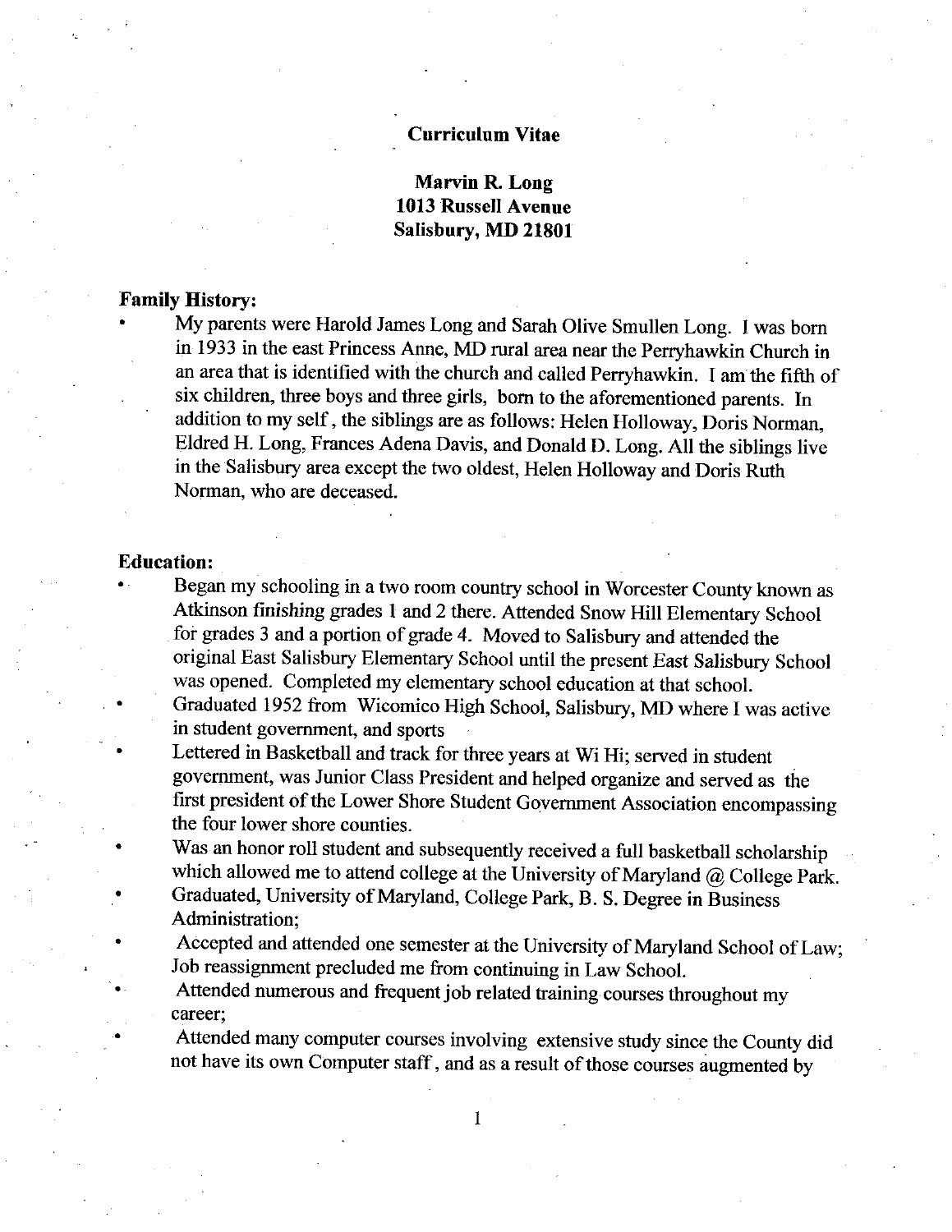my own "self-study" efforts, I have acquired a fairly substantial knowledge of computers and their applications

#### Employment History

- Worked as <sup>a</sup> claims representative and as <sup>a</sup> general agent for State Farm Insurance for approximately <sup>9</sup> years after discharge from the Air Force
- Retired from Wicomico County after 28 years on April 30, 1998; I was originally hired as an Administrative Assistant to the Administrative Director. At the time of my retirement I was Director of Purchasing and General Services.
- Created the first central purchasing department for Wicomico County
- <sup>I</sup> was assigned the additional responsibility for the maintenance of numerous county buildings. An outgrowth of that activity led me to create a general services department to meet the needs of the County in this critical area.

### Professional

- **Institute of Covernment Community** and as a general agent for State Farm Insurance for approximately 9 years after discharge from the Air Force Retired from Wicomico County after 28 years on April 30, 1998; I was original Member of the National Institute of Governmental Purchasing (NIGP)since 1977 I received a national certification of Certified Public Purchasing Officer (CPPO) in 1980. This certification requires continued training and activity to be recertified at five year intervals which I completed
- Member of Maryland Public Purchasing Association (MPPA), the state chapter of NIGP where I served as an officer, director and committee chairman over several years culminating in serving as President during 1995
- Received the Stanley Zemansky Award from MPPA in <sup>1998</sup> which is an awarded to the outstanding purchasing professional in the organization for the year
- I was responsible for coordination of energy related issues for the County for approximately 12 years
- Appointed by the Governor to serve on the Local Goverment Steering Committee I was responsible for coordination of energy related issues for the County for<br>approximately 12 years.<br>Appointed by the Governor to serve on the Local Governent Steering Comm<br>an advisory committee to the Maryland Energy Of numerous roles including the Chairman an advisory committee to the Maryland Energy Office in the 1980's. Served in numerous roles including the Chairman.<br>Served as Co-Chairman of the Wicomico Energy Task Force with Pat Fennel of
- the City of Salisbury. The organization coordinated activities dealing with maintaining an adequate winter fuel supply; and was prompted by the severe winter freeze of 1977
- Served as Chairman of the 911 Committee. This was a committee appointed by the County Council to study and recommend strategy to implement the conversion to 911 as mandated by the State of Maryland.
- Served on <sup>a</sup> Technology Task Force to review technology initiatives in the area of computers, telephone systems, and radio systems. Successfully led the initiative to create MIS Department in the County government
	- Elected to the Wicomico County Council in November of <sup>1998</sup> and to <sup>a</sup> second term in 2002 representing the  $4<sup>th</sup>$  District; Served on the Board of the Wicomico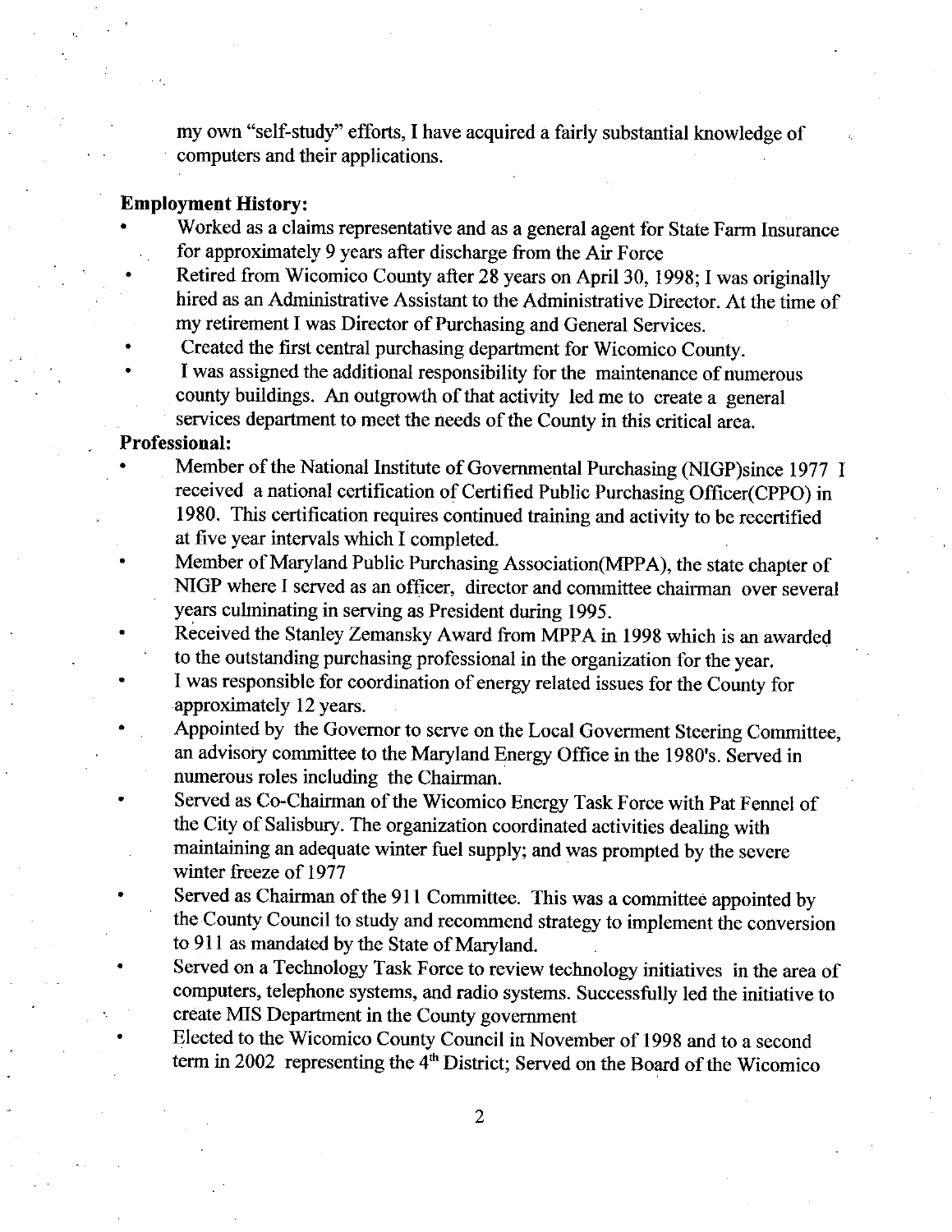County Library, School Building Commission, Planning Commission, Metropolitan Planning Organization, which I chaired, Career and Technology Advisory Board and Salisbury Wicomico Economic Development revolving loan review board. I also served as liaison to the Emergency Planning during my first term. I was selected to serve on the PAC 14 Board by the Council during my second term which ended in December of 2006.

- Appointed by the Governor to the Commission on Correctional Standards in early 2001 and served unti12004
- Recently appointed to the Wicomico County School Building Commission and Library Board by the County Council where I am still an active member of both groups

#### CIVIC

- Former member of the Salisbury Optimist Club, managed a baseball team in the Optimist Little League program, and worked on plans for the Better Living Exposition for several years
- Served in scouting for approximately <sup>14</sup> yeazs as an Assistant Scoutmaster with Troop 151 sponsored by Asbury United Methodist Church. Worked directly with the Scouts in hiking, camping, canoeing, pioneering skills for most of that time. Also served as merit badge counselor in Citizenship and Pioneering.
- Sang with the local chapter of SPEBSQSA (Society for the Preservation of Barbershop Quartet Singing in America), better known locally as the Peninsulaires where I served as a director and officer of the Chapter. Served as President of the organization for two years and producer of the annual show for several years.
- Member of St. Albans Episcopal Church where I have served on the governing body, or Vestry. I also served as treasurer and as property manager. I sang in the choir for 10 years. I also represented St Albans as a delegate to numerous Diocesan conventions
- Worked in many local fund raising efforts such as United Fund, the Heart Association, and the March of Dimes for many years.
- Worked as a volunteer bell ringer for the Salvation Army Christmas drive for many years

#### Military:

Commissioned as an officer in the U.S. Air Force through the ROTC program at commissioned as an officer in the O. S. All Force through the KOTC program at<br>the University of Maryland in 1957. Received my wings as a Navigator from the<br>School of Navigation at Harlingen AFB, Texas; took advanced traini School of Navigation at Harlingen AFB, Texas; took advanced training in interceptor training at James Connally AFB, Waco, Texas; Served in the 75<sup>th</sup> Fighter Interceptor Squadron in Bangor, MA where we flew the F-101 B Voodoo. Completed four years of military service leaving as a reserve Captain.

 $\overline{3}$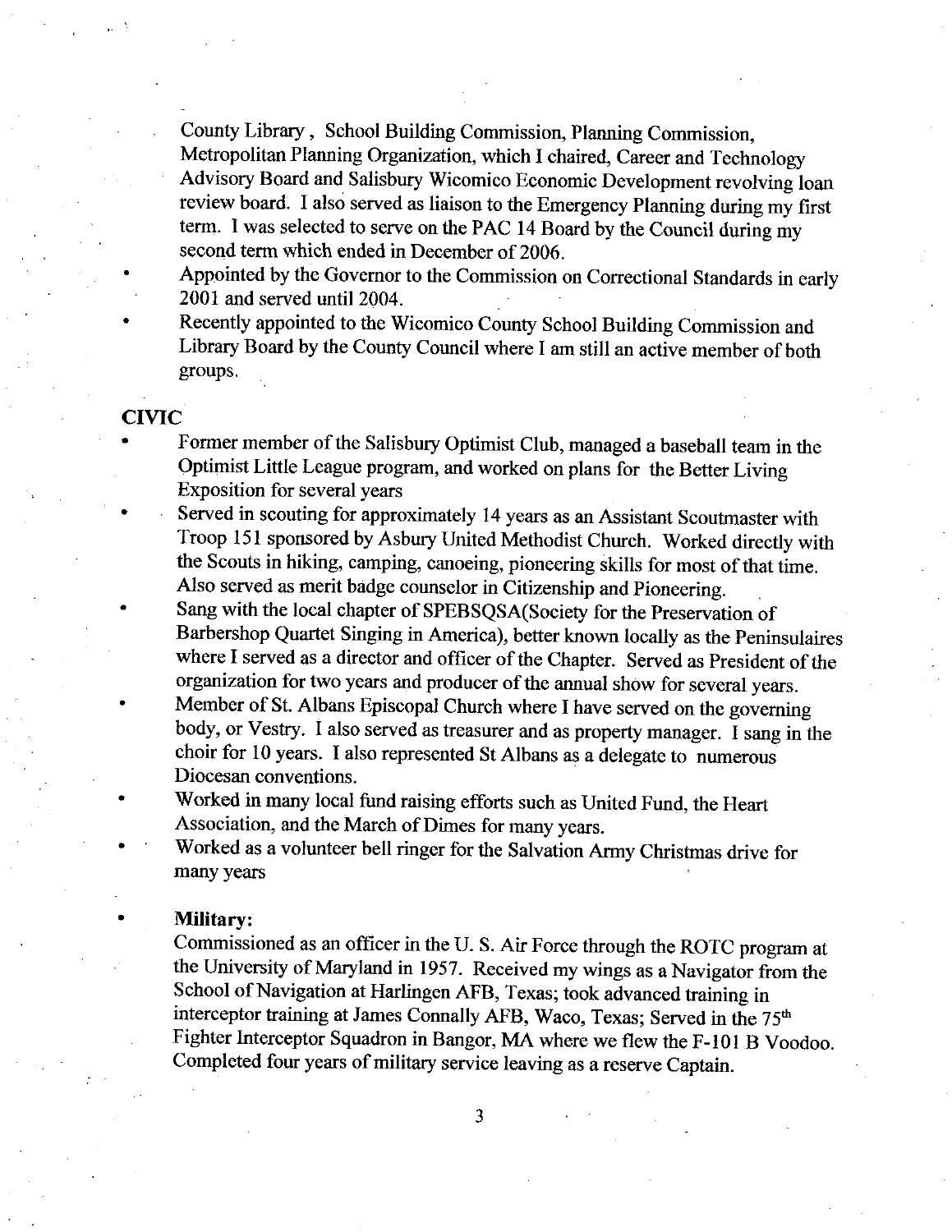Was a member of the 75<sup>th</sup> Fighter Interceptor Squadron "Flying Diamond" four Was a member of the  $75<sup>th</sup>$  Fighter Interceptor Squadron "Flying Diamond" four ship formation which represented all  $F-101$  squadrons in the annual Air Show at Andrews  $\triangle$ FR  $\triangle$ MD on two occasionsAndrews AFB, MD on two occasions.

#### Hobbies

Sports: Learned to play numerous sports at the Red Shield Boys Club on Franklin Avenue, and spent many days and hours honing my basketball skills at their gym there. Played basketball in high school and was coached by the late Sam Seidel. and ran track on a team coached by Charlie Berry. Coached my squadron basketball team in the Air Force where we won the base championship, and represented Dow AFB in the SAC tournament in Columbus, Ohio. My squadron commander was ecstatic about having the  $75<sup>th</sup>$  Fighter Squadron of the Air Defense Command and tenant organization on <sup>a</sup> Strategic Air Command base represent the base in their tournament. Upon returning to Salisbury I played for the Sam Seidel sponsored team in the local league for many yeazs and also played volleyball for the Optimist Club for several years. Played racquetball several times a week until 1996. Enjoy bike riding as an exercise choice.

Woodworking is my number one hobby. I love to build furniture and many pieces in our home have been built by me. I am a member of Mason Dixon Woodworkers, which is a club for those interested in woodworking.

- Computers: I have put together many computers for myself, children, and friends. I read publications on the subject as often as I can and maintain a keen interest in the technology
- Photography: I enjoy the hobby but find that I have little time to devote to it despite my interest. I fit in as much as time will allow.
- Fishing: I enjoy fishing as one of the most relaxing ways to spend one's spare time.

#### Personal

Married to Anna Lee Morris and we will celebrate our  $50<sup>th</sup>$  anniversary in April of 200.7 We have two grown sons, Chris who works for  $50<sup>th</sup>$  anniversary in April 200.7 We have two grown sons, Chris who works for Xerox in New York City, and Andy, who is a chemist and works for Celeste Corporation in Easton.

#### Contact:

My home phone number is  $410 - 742 - 1385$ , cell phone  $410 - 430 - 9082$ , and my 200.7 We have two grown sons, Chris who works for Xerox in New York City,<br>and Andy, who is a chemist and works for Celeste Corporation in Easton.<br>t:<br>My home phone number is 410-742-1385, cell phone 410-430-9082, and my<br>em address listed in the beginning of this document.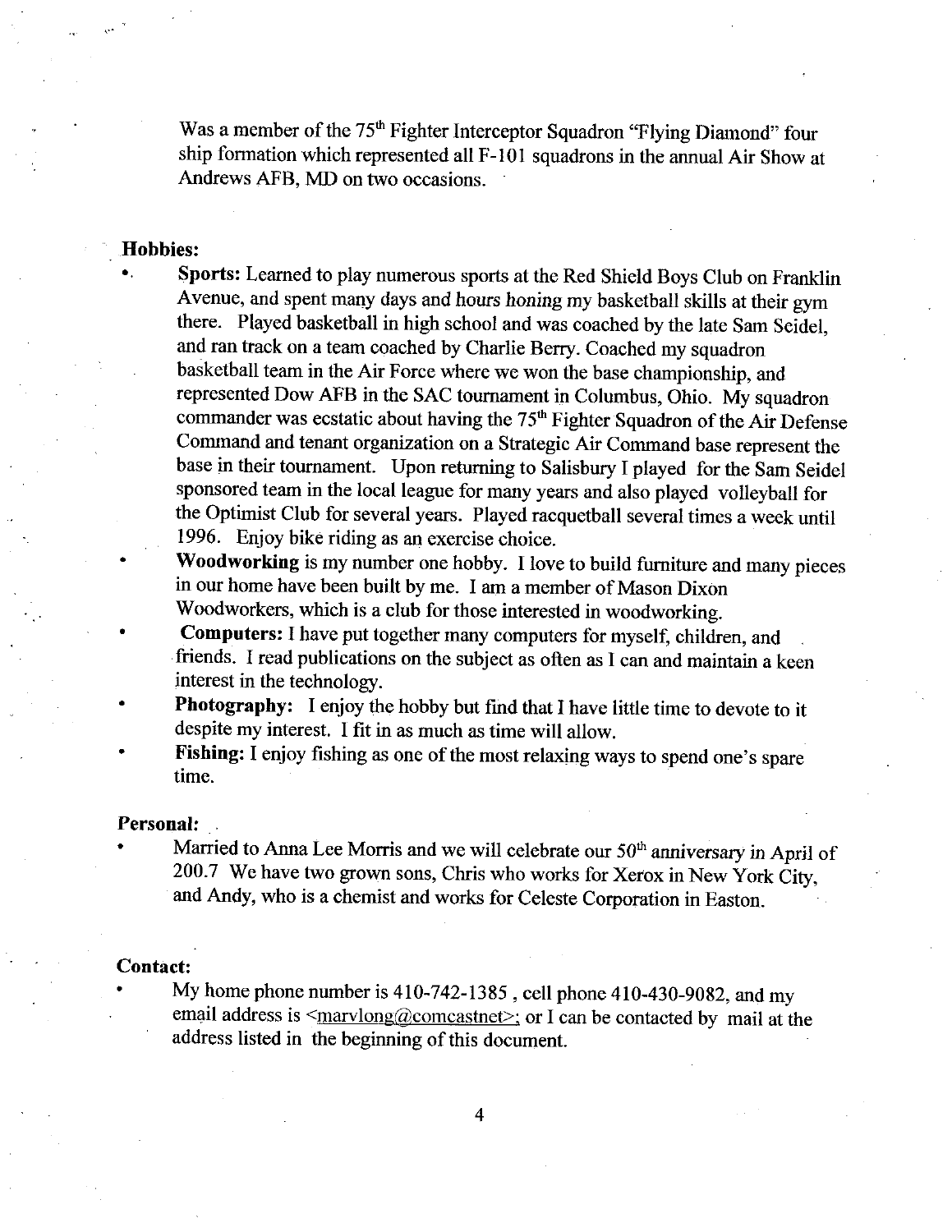#### John Pick

From: Carolyn Widdowson **Sent:** Monday, April 06, 2009 4:34 PM<br>To: John Pick John Pick

Subject: PAC 14 Interim Board

Good afternoon John

Mike Goodson asked that I contact you to confirm my willingness to serve on the PAC 14 Interim Board. My address is 301 W Philadelphia Ave, Salisbury, MD 21801. Please contact me with further questions Thank you

**Carolyn L. Widdowson**<br>Office of the State's Attorney<br>for Wicomico County for Wicomico County Courts Building Salisbury, MD 21801 p: 410. 548. 4880 x44<br>f: 410. 860. 2425

f: 410. 860. 2425<br>Confidentiality Note: This message may contain confidential information intended only for the use of the person named above and may contain communication protected by law. If you have received this message in error, you are hereby notified that any dissemination, distribution, copying or other use of this message is prohibited and you are requested to notify the sender immediately via her electronic mail address.

 $\Rightarrow$  Think before you print